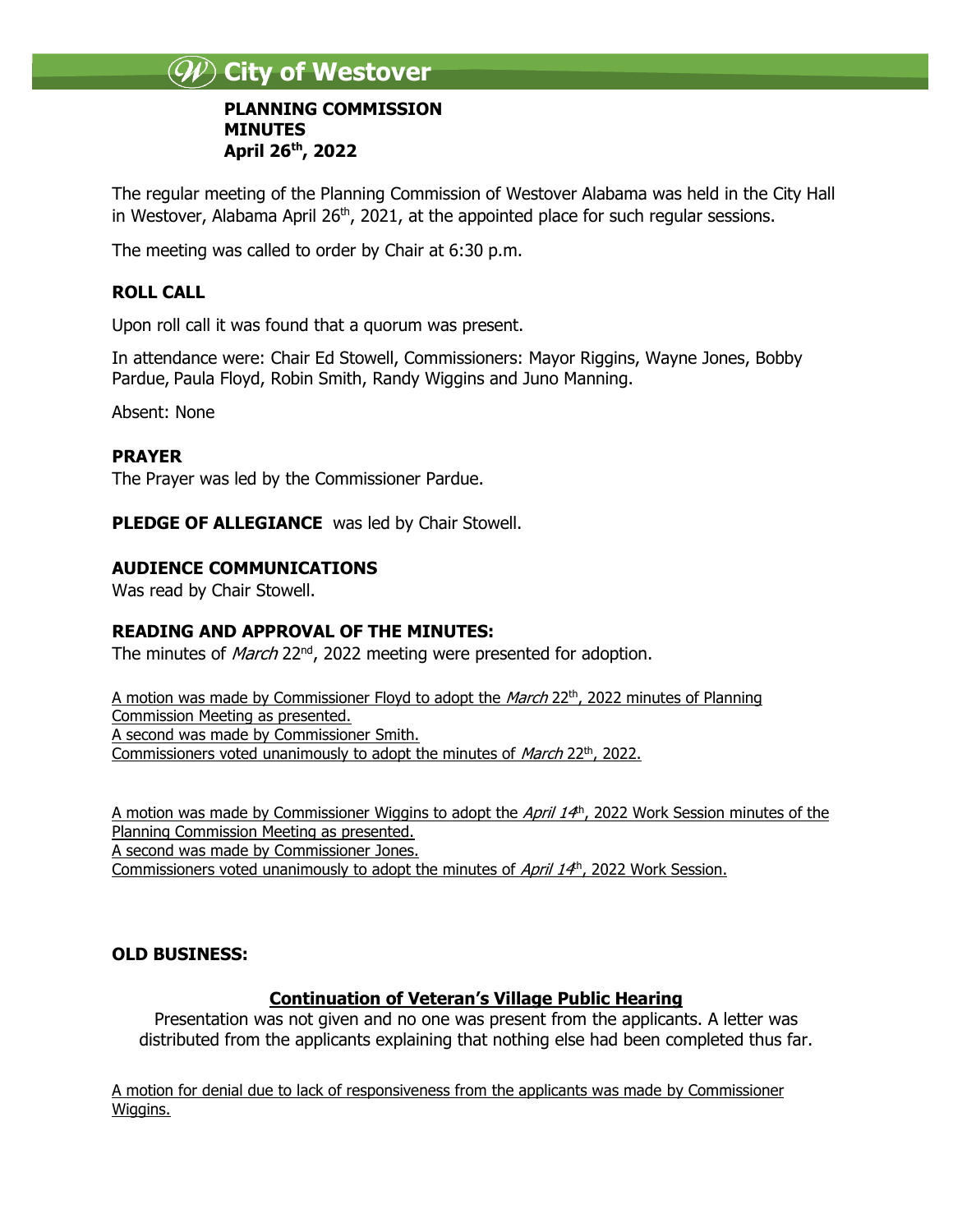A second was made by Commissioner Pardue. Commissioners voted unanimously to deny the rezoning application.

#### **NEW BUSINESS:**

**Stonehenge Subdivision Preliminary Plat:** Case# 2021-07-27:003SD Presentation and explanations by Jeremy Taylor and Jay Sawyer summary their compliances with the Army Core of Engineers, Spectrum wetland specialist, ADEM erosion control permit, ALDOT, and Shelby County. They have intentions to obtain a grading permit from Westover and to comply with the previous requests of the City of Westover Planning Commission. The Subdivision Plans meet or exceed the city's Zoning Ordinances and Subdivision regulations, and they now request approval of the preliminary plat.

A motion to open the public hearing for the Stonehenge Preliminary Plat was made by Commissioner Wiggins. A second was made by Commissioner Smith. Commissioners voted unanimously to Open the Public Hearing.

Commissioner Floyd was asked if she wanted to step down from the Dias for the hearing. She replied she would only be making decisions based on her position as a Planning Commissioner and not as an adjacent property owner, she had no personal opinion only an opinion as a member of the planning commission, in the matter and no gains or losses.

-Walter McCullers, 200 County Road 101 Westover AL.; was confounded as to whom owned the Road 101 and felt some one should tell him as he had been told by the county it was not theirs. He became irritated about the Road, accusing the Commission of not being professional and a point of order was called by the chair. He also stated that he had no oppositions to the Subdivision so long as there were buffers around the emergency gate leading to Road 101 and the gate would not be on his property.

- Cody Cothron, 4420 Westover Road, Westover AL; presented questions about traffic, Jeremy Taylor responded about the turn lanes of Old 280 and Hwy 51 and on 280 in the plans. Cody was satisfied with the plans for extra lanes.

Commissioners Floyd commented that she was still concerned about the density, too many houses and it sets a precedence for the city.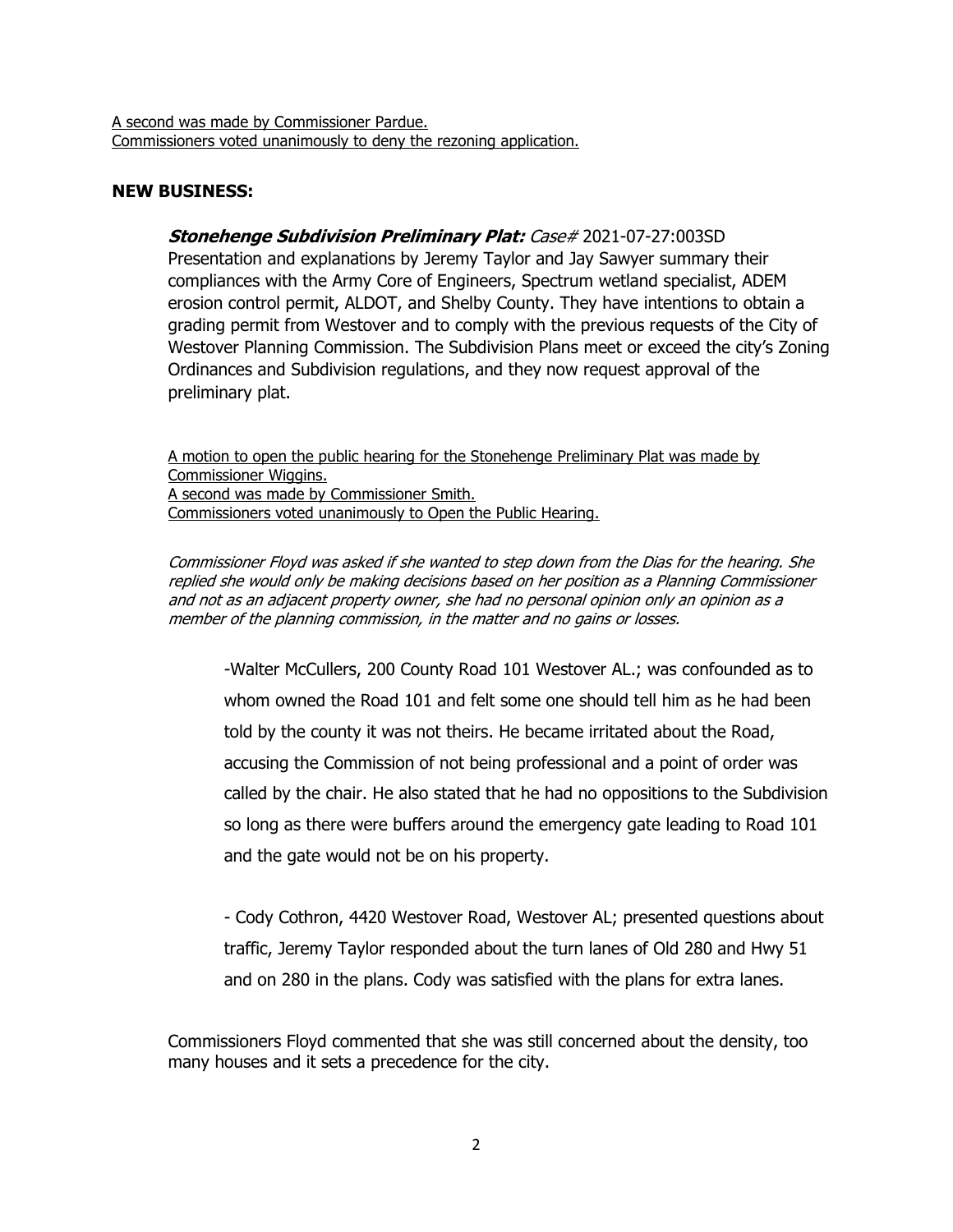A motion to close the public hearing for rezoning was made by Commissioners Wiggins. A second was made by Commissioner Pardue. Commissioners voted unanimously to Close the Public Hearing

The Chair noted and read the hand written letter from Jay Sawyer, about the buffer that will be added to the Plat on lots 1, 2 and 3.

A motion to approve the Stonehenge Subdivision Preliminary Plat: Case# 2021-07-27:003SD Conditional on the issues addressed in the April 26<sup>th</sup> Letter from Jerry South and the hand written letter from Sawyer about the buffer was made by Commissioner Wiggins. A second was made by Jones. Commissioners voted to approve the Stonehenge Subdivision Preliminary Plat as follows:

Chair Ed Stowell- Aye Mayor Riggins - Aye Wayne Jones - Aye Bobby Pardue- Aye Robin Smith- Aye Randy Wiggins- Aye Juno Manning- Aye Paula Floyd- Nay

#### The motion passed to approve the Stonehenge Subdivision Preliminary Plat.

#### **REPORTS:**

**Neighborhoods** - Commissioner Smith – No Report.

**Signs** – Commissioner Jones– No Report.

**City Council** – Mayor Riggins spoke about the improvements on The Fire Department Station, their ISO rating of 3. The grants for the Sewer extensions, and the work that the county water department is doing.

**Education** –Secretary Manning- No Report.

**Businesses** – Commissioner Floyd- No Report.

#### **RESOLUTIONS:**

None.

#### **MISCELLANEOUS BUSINESS**:

Scheduling of the Work Session for the Rezoning was announced by the Chair for Thursday May 19<sup>th</sup>, 2022 6:00pm at Mount Tabor Annex and was agreed upon by the Commissioners. Announcements for the WBA Luncheon on Thursday, was talked about by Commissioner Smith with speakers Aaron Knight, and Cody Sumner. Commissioner Floyd mentioned the Chelsea City